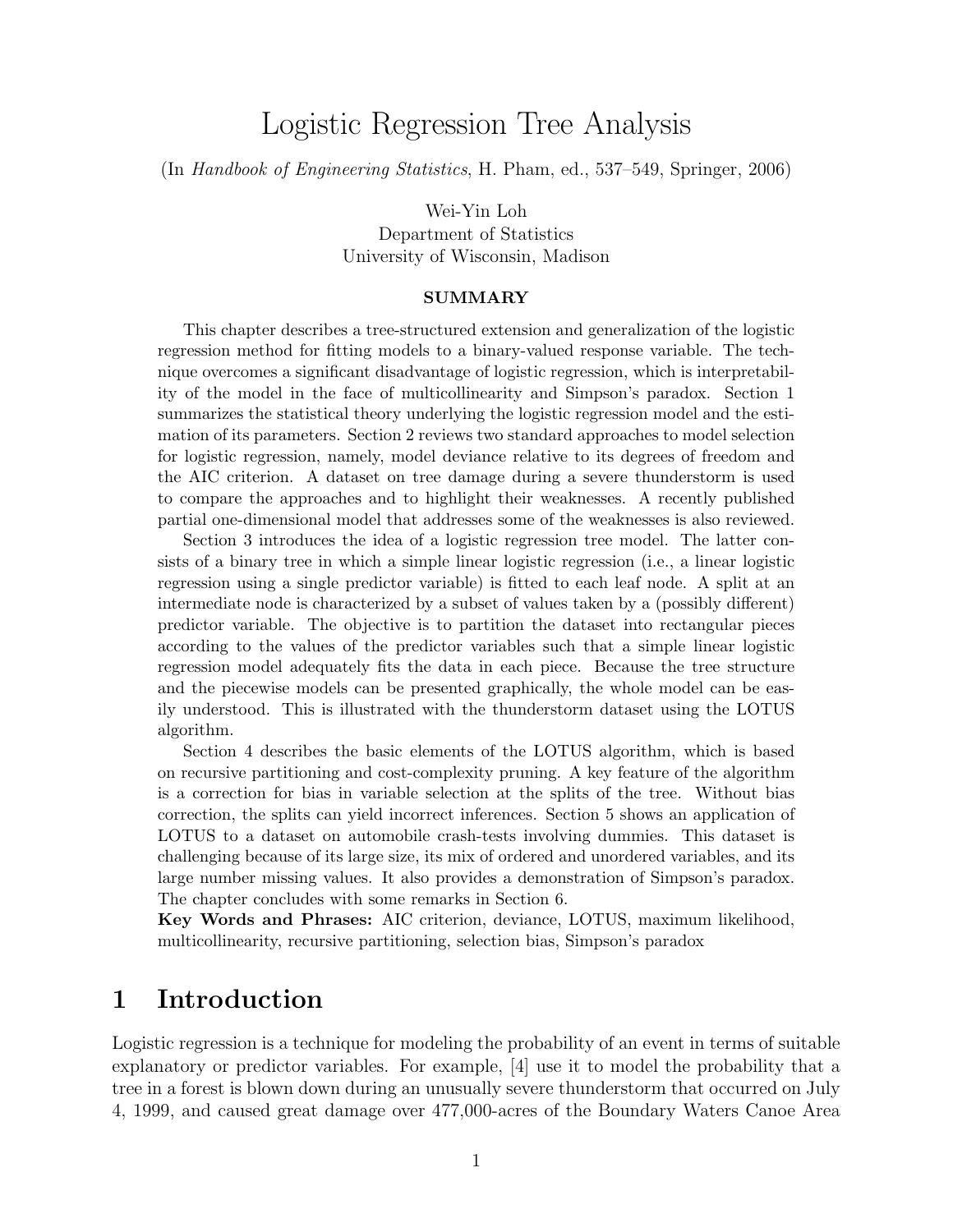Wilderness in northeastern Minnesota. Data from a sample of 3666 trees were collected, including for each tree, whether it was blown down  $(Y = 1)$  or not  $(Y = 0)$ , its trunk diameter  $D$  in centimeters, its species  $S$ , and the local intensity  $L$  of the storm, as measured by the fraction of damaged trees in its vicinity. The dataset may be obtained from www. stat.umn.edu/~sandy/pod.

Let  $p = Pr(Y = 1)$  denote the probability that a tree is blown down. In linear logistic regression, we model  $\log(p/(1-p))$  as a function of the predictor variables, with the requirement that it be linear in any unknown parameters. The function  $\log(p/(1-p))$  is also often written as  $logit(p)$ . If we use a single predictor such as L, we have the *simple linear* logistic regression model

$$
logit(p) = log(p/(1-p)) = \beta_0 + \beta_1 L \tag{1}
$$

which can be re-expressed in terms of p as  $p = \exp(\beta_0 + \beta_1 L)/\{1 + \exp(\beta_0 + \beta_1 L)\}.$ 

In general, given k predictor variables  $X_1, \ldots, X_k$ , a linear logistic regression model in these variables is  $logit(p) = \beta_0 + \sum_{j=1}^k \beta_j X_j$ . The parameters  $\beta_0, \beta_1, \ldots, \beta_k$  are typically estimated using  $\frac{\text{maximum likelihood}}{\text{likelihood}}$  theory. Let n denote the sample size and let  $(x_{i1}, \ldots, x_{ik}, y_i)$  denote the of values of  $(X_1, \ldots, X_k, Y)$  for the *i*th observation  $(i = 1, \ldots, n)$ . Treating each  $y_i$  as the outcome of an independent Bernoulli random variable with success probability  $p_i$ , we have the likelihood function

$$
\prod_{i=1}^n p_i^{y_i} (1-p_i)^{1-y_i} = \frac{\exp\{\sum_i y_i(\beta_0 + \sum_j \beta_j x_{ij})\}}{\prod_i \{1 + \exp(\beta_0 + \sum_j \beta_j x_{ij})\}}.
$$

The maximum likelihood estimates (MLEs)  $(\hat{\beta}_0, \hat{\beta}_1, \dots, \hat{\beta}_k)$  are the values of  $(\beta_0, \beta_1, \dots, \beta_k)$ that maximize this function. Newton-Raphson iteration is usually needed to compute the MLEs.

### 2 Approaches to model fitting

The result of fitting model (1) is

$$
logit(p) = -1.999 + 4.407L.
$$
\n(2)

Figure 1 shows a plot of the estimated  $p$  function. Clearly, the stronger the local storm intensity, the higher the chance for a tree to be blown down.

Figure 2 shows boxplots of  $D$  by species. Because of the skewness of the distributions, we follow [4] and use  $log(D)$ , the natural logarithm of D, in our analysis. With  $log(D)$  in place of L, the fitted model becomes

$$
logit(p) = -4.792 + 1.749 \log(D)
$$
\n(3)

suggesting that tall trees are less likely to survive a storm than short ones. If we use both  $log(D)$  and L, we obtain the model

$$
logit(p) = -6.677 + 1.763 \log(D) + 4.420L.
$$
 (4)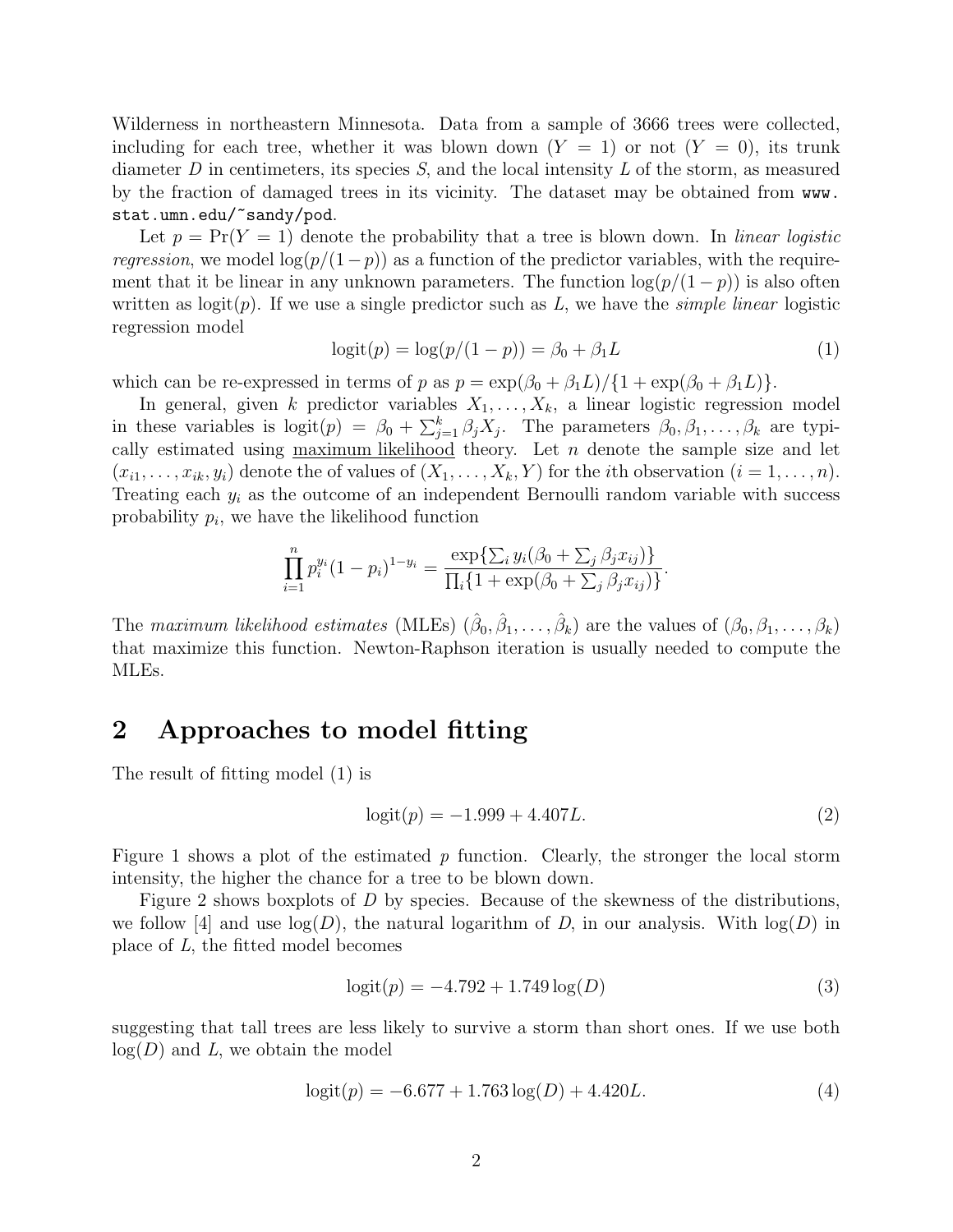

Figure 1: Estimated probability of blowdown computed from a simple linear logistic regression model using  $L$  as predictor



Figure 2: Boxplots of trunk diameter D. The median value of 14 for  $D$ , or 2.64 for  $log(D)$ , is marked with a dotted line.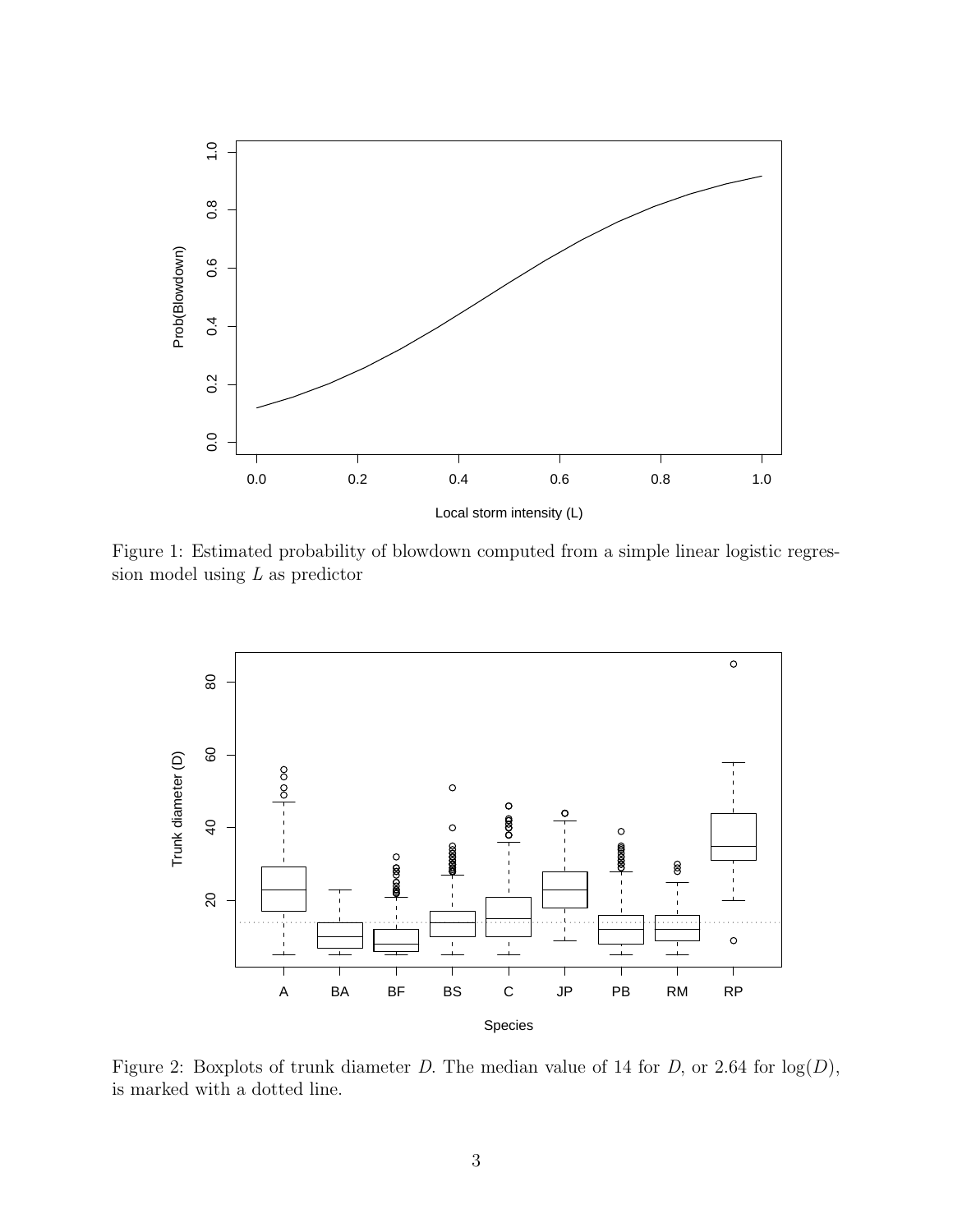| Species           |                  |                  | $U_3$            | $U_A$            | $U_{5}$          | $U_{\mathsf{G}}$ | U7               | $U_8$            |
|-------------------|------------------|------------------|------------------|------------------|------------------|------------------|------------------|------------------|
| A (aspen)         | $\left( \right)$ |                  |                  | $\left( \right)$ | $\left( \right)$ |                  |                  | $\left( \right)$ |
| BA (black ash)    |                  | $\left( \right)$ | $\left( \right)$ | $\left( \right)$ | $\mathcal{O}$    |                  | $\left( \right)$ |                  |
| $BF$ (balsam fir) | $\left( \right)$ |                  | $\cup$           | $\left( \right)$ | $\cup$           | $\left( \right)$ | $\cup$           | $\mathbf{0}$     |
| BS (black spruce) | 0                | $\left( \right)$ |                  | $\left( \right)$ | $\left( \right)$ | $\left( \right)$ | $\mathbf{0}$     |                  |
| $C$ (cedar)       | 0                | $\left( \right)$ | $\left( \right)$ |                  | $\mathcal{O}$    | $\mathbf{0}$     | $\left( \right)$ |                  |
| JP (jack pine)    | 0                | $\left( \right)$ | $\left( \right)$ | $\left( \right)$ |                  | $\mathbf{0}$     | $\mathbf{0}$     |                  |
| PB (paper birch)  | 0                | $\left( \right)$ | $\cup$           | $\left( \right)$ | $\left( \right)$ |                  | $\mathbf{0}$     |                  |
| RM (red maple)    | 0                | $\left( \right)$ | $\left( \right)$ | $\left( \right)$ | $\mathcal{O}$    | 0                |                  |                  |
| (red pine)        |                  | $\mathbf{I}$     |                  | $\mathbf{I}$     | $\mathbf{0}$     |                  |                  |                  |

Table 1: Indicator variable coding for the species variable S

Finally, if we include the product  $L \log(D)$  to account for interactions between D and L, we obtain

$$
logit(p) = -4.341 + 0.891 \log(D) - 1.482L + 2.235L \log(D). \tag{5}
$$

So far, we have ignored the species  $S$  of each tree in our sample. We might get a model with higher prediction accuracy if we include  $S$ . As with least squares regression, we can include a categorical variable that takes m distinct values by first defining  $m-1$  indicator variables,  $U_1, \ldots, U_{m-1}$ , each taking value 0 or 1. The definitions of the indicator variables corresponding to our nine-species variable  $S$  are shown in Table 1. Note that we use the "set-to-zero constraint," which sets all the indicator variables to 0 for the first category (aspen). A model that assumes the same slope coefficients for all species but that gives each a different intercept term is

$$
logit(p) = -5.997 + 1.581 log(D) + 4.629L - 2.243U1 + 0.0002U2 + 0.167U3- 2.077U4 + 1.040U5 - 1.724U6 - 1.796U7 - 0.003U8.
$$
 (6)

How well do models (2)–(6) fit the data? One popular method of assessing fit is by means of significance tests based on the model <u>deviance</u> and its *degrees of freedom* (df)—see, e.g., [1, p. 96] for the definitions. The deviance is analogous to the residual sum of squares in least squares regression. For model (6), the deviance is 3259 with 3655 df. We can evaluate the fit of this model by comparing its deviance against that of a larger one, such as the 27-parameter model

$$
logit(p) = \beta_0 + \beta_1 log(D) + \beta_2 L + \sum_{j=1}^{8} \gamma_j U_j + \sum_{j=1}^{8} \beta_{1j} U_j log(D) + \sum_{j=1}^{8} \beta_{2j} U_j L \tag{7}
$$

which allows the slope coefficients for  $log(D)$  and L to vary across species. Model (7) has a deviance of 3163 with 3639 df. If model (6) provides a suitable fit for the data, statistical theory says that the difference in deviance should be approximately distributed as a chisquare random variable with df equal to the difference in the df of the two models. For our example, the difference in deviance of  $3259 - 3163 = 96$  is much too large to be explained by a chi-square distribution with  $3655 - 3639 = 16$  df.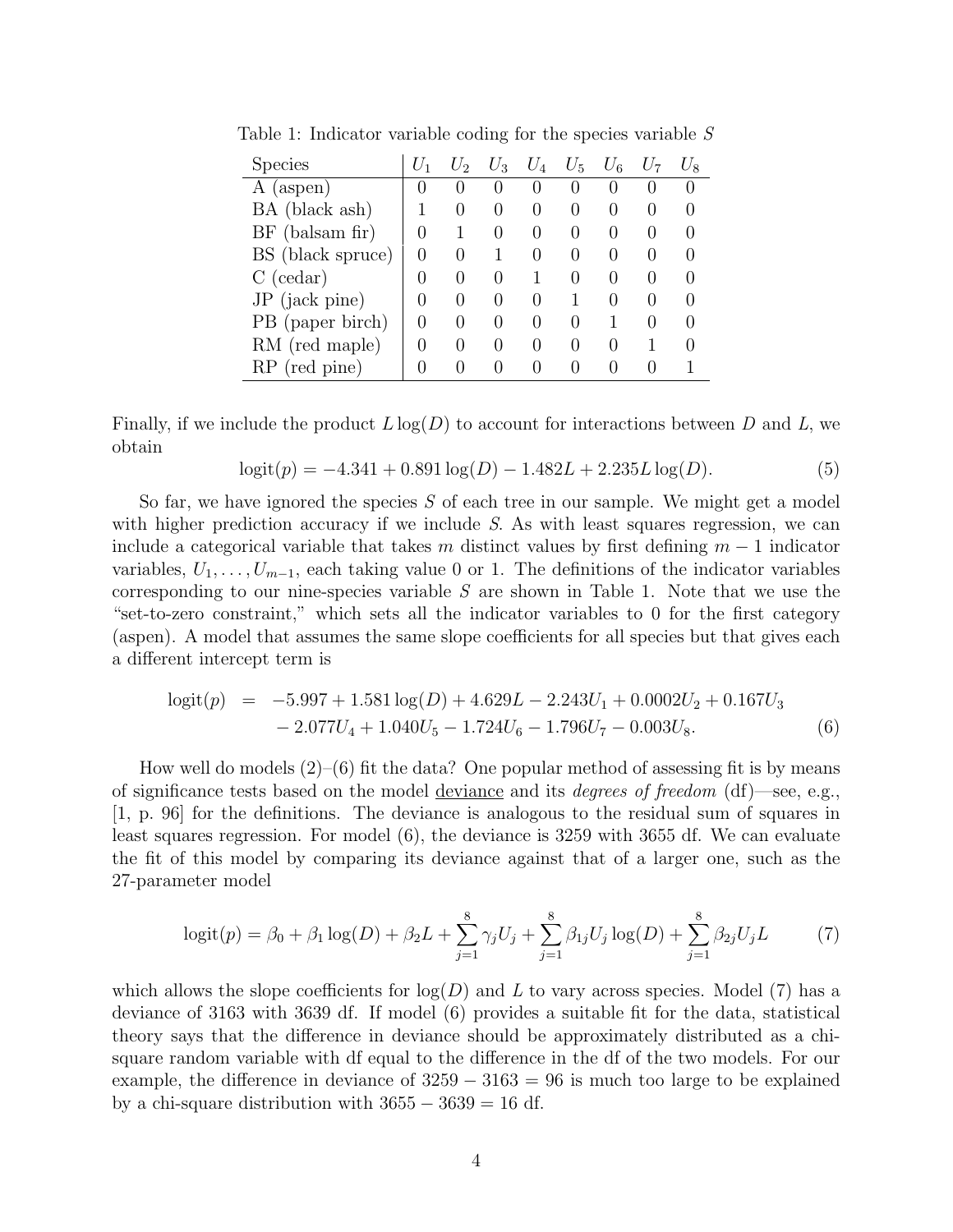Rejection of model (6) does not necessarily imply, however, that model (7) is satisfactory. To find out, we need to compare it with a larger model, such as the 28-parameter model

$$
logit(p) = \beta_0 + \beta_1 log(D) + \beta_2 L + \beta_3 L log(D) + \sum_{j=1}^{8} \gamma_j U_j + \sum_{j=1}^{8} \beta_{1j} U_j log(D) + \sum_{j=1}^{8} \beta_{2j} U_j L
$$
 (8)

which includes an interaction between  $log(D)$  and L. This has a deviance of 3121 with 3638 df. Model (7) is therefore rejected because its deviance differs from that of (8) by 42 but their dfs differ only by 1. It turns out that, using this procedure, each of models (2) through (7) is rejected when compared against the next larger model in the set.

A second approach chooses a model from a given set by minimizing some criterion that balances model fit with model complexity. One such is the AIC criterion, defined as the deviance plus twice the number of estimated parameters (see, e.g., [5, p. 234]). It is wellknown, however, that the AIC criterion tends to over-fit the data. That is, it often chooses a large model. For example, if we apply it to the set of all models up to third-order for the current data, it chooses the largest, i.e., the 36-parameter model

$$
logit(p) = \beta_0 + \beta_1 log(D) + \beta_2 L + \sum_{j=1}^{8} \gamma_j U_j + \beta_3 L log(D) + \sum_{j=1}^{8} \beta_{1j} U_j log(D) + \sum_{j=1}^{8} \beta_{2j} U_j L + \sum_{j=1}^{8} \delta_j U_j L log(D).
$$
 (9)

Graphical interpretation of models (8) and (9) is impossible. The simple and intuitive solution of viewing the estimated p-function by a graph such as Fig. 1 is unavailable when a model involves more than one predictor variable. This problem is exacerbated by the fact that model complexity typically increases with increase in sample size or number of predictors. Interpretation of the estimated coefficients is frequently futile, because the estimates typically do not remain the same from one model to another. For example, the coefficient for L is 4.407, 4.424, 1.870, and 4.632 in models (2), (4), (5), and (6), respectively. This is due to multicollinearity among the predictor variables.

Cook and Weisberg [4] try to solve the problem of interpretation by using a *partial one*dimensional (POD) model, which employs a single linear combination of the non-categorical variables,  $Z = \delta_1 \log(D) + \delta_2 L$ , as predictor. For the tree data, they find that if balsam fir (BF) and black spruce (BS) are excluded, the model  $logit(p) = \beta_0 + Z + \sum_j \gamma_j U_j$ , with  $Z = 0.78 \log(D) + 4.1L$ , fits the other species quite well. One advantage of this model is that the estimated p-functions may be displayed graphically as shown in Fig. 3. The graph is not as natural as Fig. 1, however, because  $Z$  is a linear combination of two variables. In order to include species BF and BS, [4] choose the larger model

$$
logit(p) = \beta_0 + Z + \sum_{j=1}^{9} \gamma_j U_j + \{\theta_1 I_{BF} + \theta_2 I_{BS}\} \log(D) + \{\phi_1 I_{BF} + \phi_2 I_{BS}\} L
$$
 (10)

which contains separate coefficients,  $\theta_j$  and  $\phi_j$ , for BF and BS. Here  $I_{(\cdot)}$  denotes the indicator function, i.e.,  $I_A = 1$  if the species is A, and  $I_A = 0$  otherwise. Of course, this model does not allow a graphical representation for BF and BS.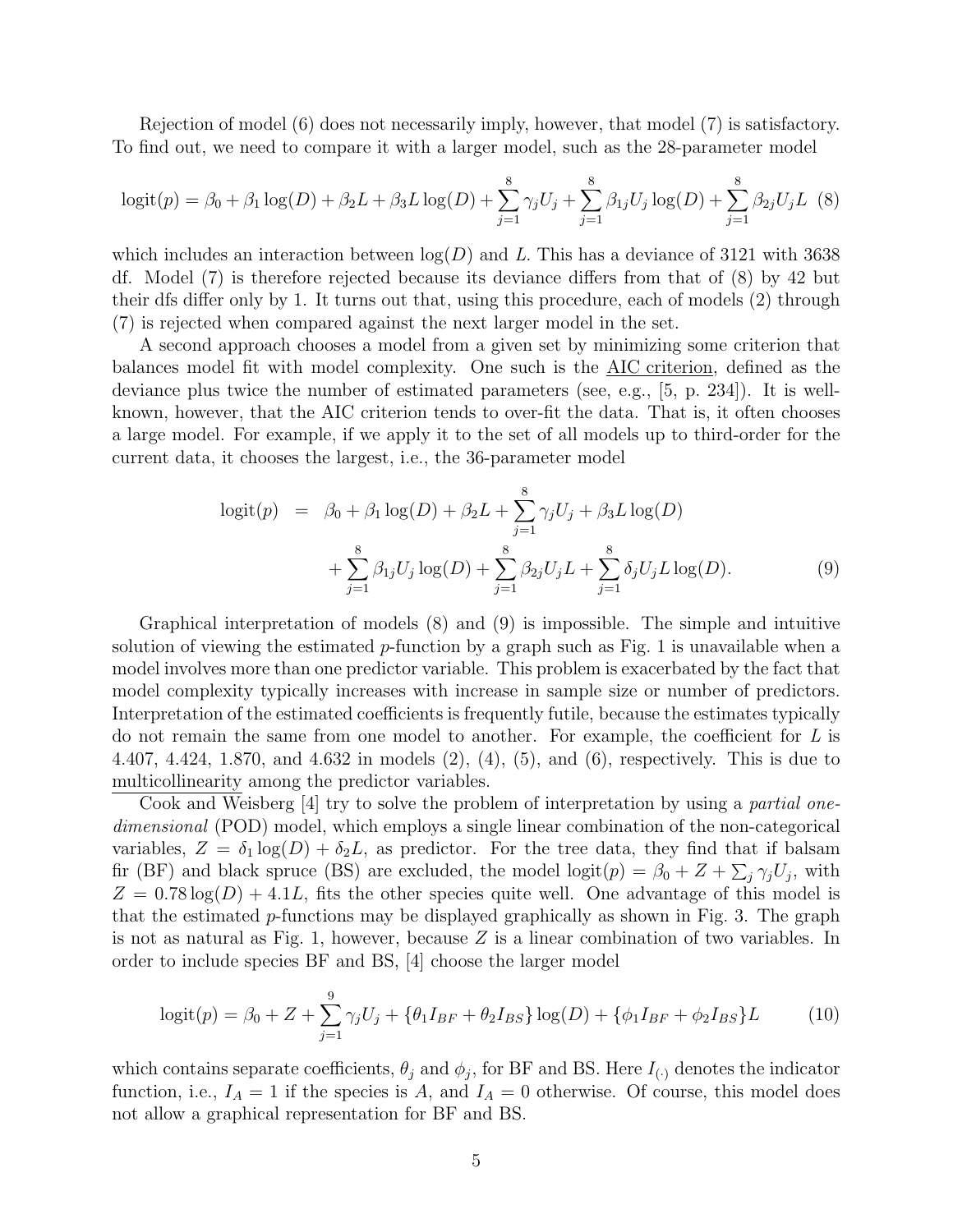

Figure 3: Estimated probability of blowdown for seven species, excluding balsam fir (BF) and black spruce (BS), according to model (10)

### 3 Logistic regression trees

The type of models and the method of selection described in the previous section are clearly not totally satisfactory. As the sample size or the number of predictor variables increases, so typically does model complexity. But a more complex model is always harder to interpret than a simple one. On the other hand, an overly simple model may have little predictive power.

A logistic regression tree model offers one way to simultaneously retain the graphical interpretability of simple models and the predictive accuracy of richer ones. Its underlying motivation is that of "divide and conquer." That is, a complex set of data is divided into sufficiently many subsets such that a simple linear logistic regression model adequately fits the data in each subset. Data subsetting is performed recursively, with the sample split on one variable at a time. This results in the partitions being representable as a binary decision tree. The method is implemented by [3] in a computer program called LOTUS.

Figure 4 shows a LOTUS model fitted to the tree data. The data are divided into ten subsets, labeled 0–9. Balsam fir  $(BF)$ , one of the two species excluded from the [4] model, is isolated in subsets 0 and 9, where  $log(D)$  is the best linear predictor. The estimated p-functions for these two subsets are shown in Fig. 5. The estimated p-functions for the non-balsam firs can be displayed together in one graph, as shown in Fig. 6, because they all employ L as the best simple linear predictor.

From the graphs, we can draw the following conclusions.

1. The probability of blowdown consistently increases with  $D$  and  $L$ , although the value and rate of increase are species dependent.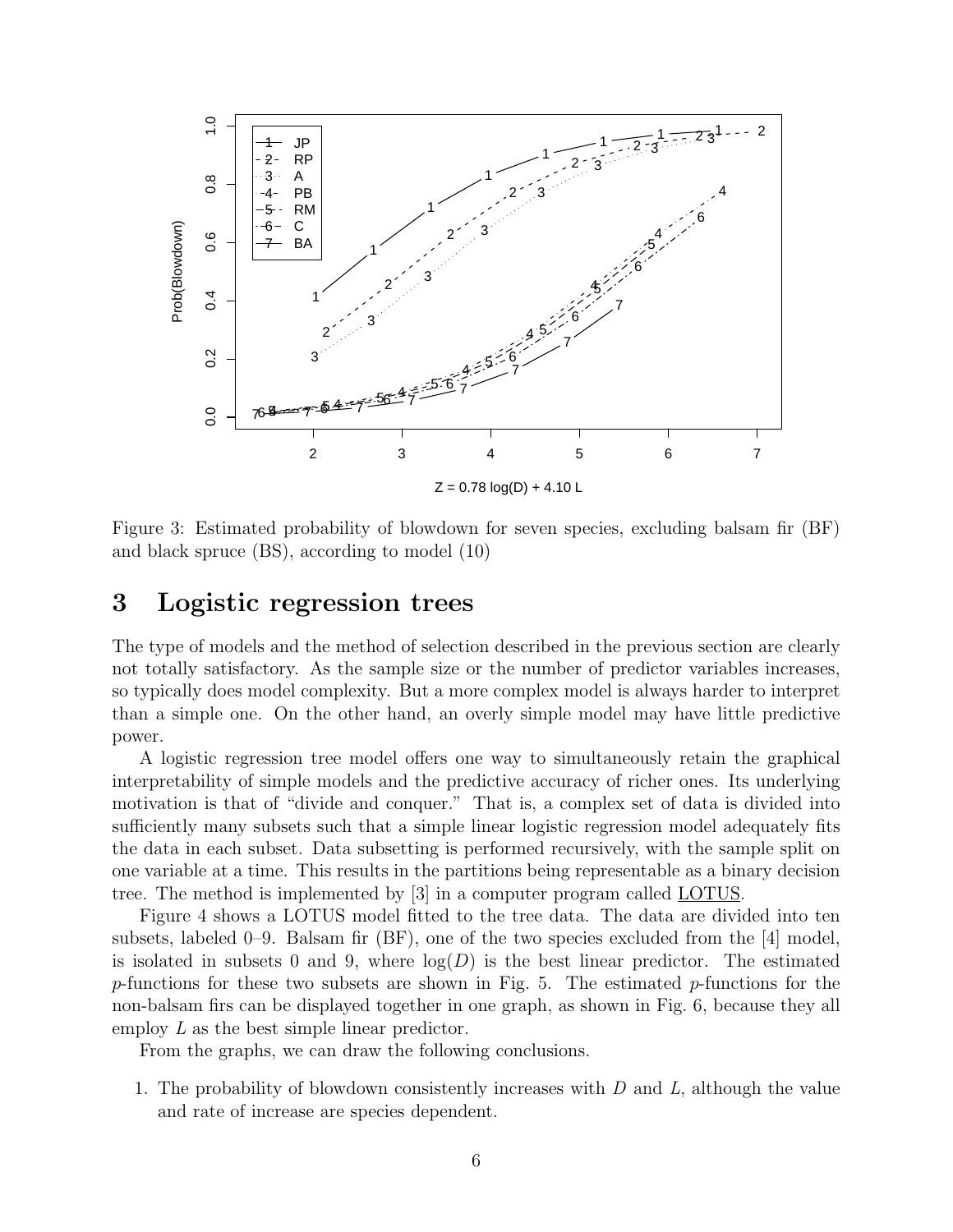

Figure 4: A piecewise simple linear LOTUS model for estimating the probability that a tree is blown down. A splitting rule is given beside each intermediate node. If a case satisfies the rule, it goes to the left child node; otherwise the right child node. The second level split at  $log(D) = 2.64$  corresponds to the median value of D. Beneath each leaf node are the ratio of cases with  $Y = 1$  to the node sample size and the name of the selected predictor variable.



Figure 5: Estimated probability of blowdown for balsam fir (BF), according to the LOTUS model in Fig. 4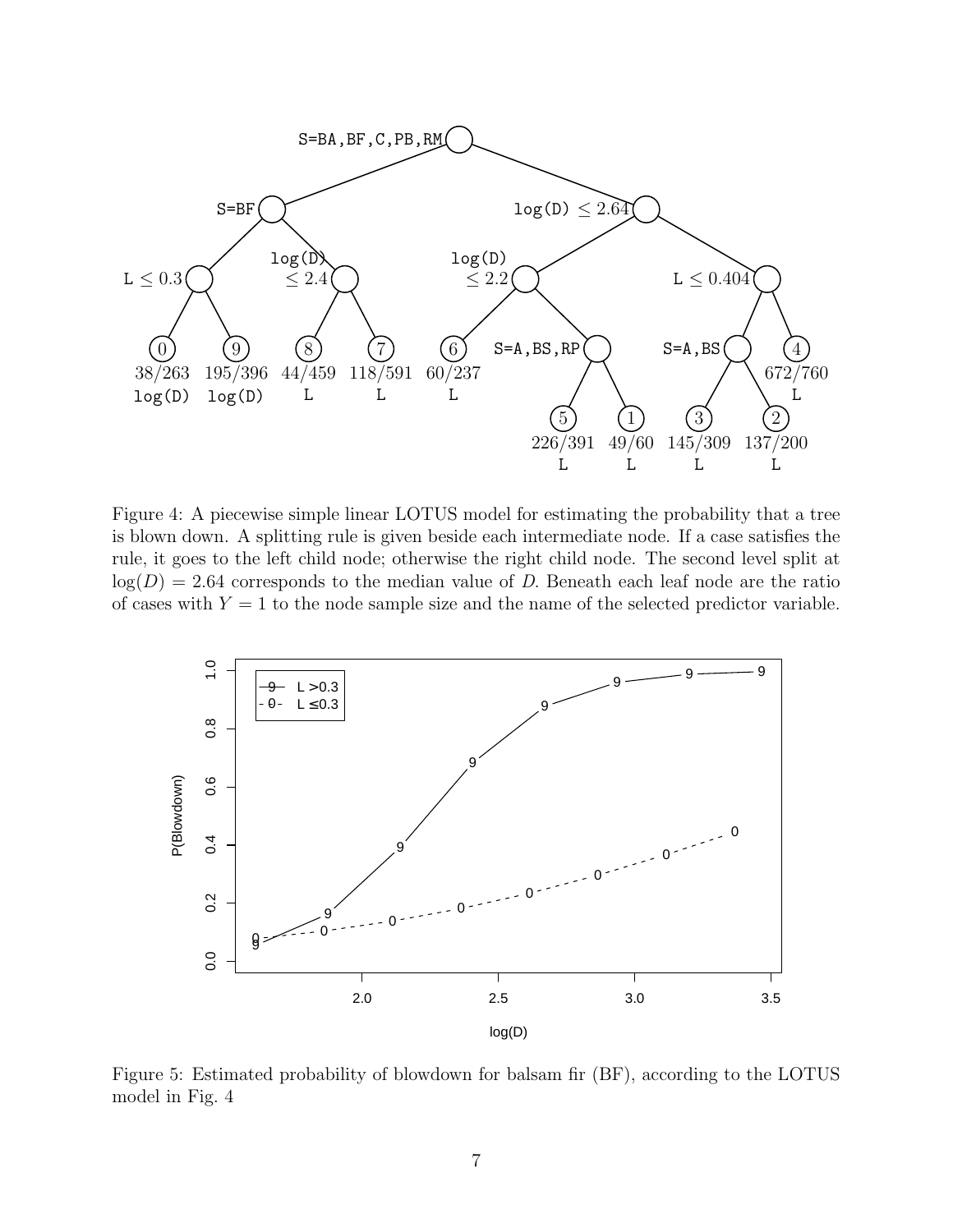- 2. Balsam fir (BF) has the highest chance of blowdown, given any values of D and L.
- 3. The eight non-balsam fir species can be divided into two groups. Group I consists of black ash (BA), cedar (C), paper birch (PB), and red maple (RM). They belong to subsets 7 and 8, and are most likely to survive. This is consistent with the POD model of [4]. Group II contains aspen (A), black spruce (BS), jack pine (JP), and red pine (RP).
- 4. The closeness of the estimated p-functions for subsets 6 and 7 show that the smaller Group II trees and the larger Group I trees have similar blowdown probabilities for any given value of L.
- 5. Although aspen (A) and black spruce (BS) are always grouped together, namely, in subsets 3–6, less than 15% of the aspen trees are in subsets 5 and 6. Similarly, only  $2\%$ of the red pines (RP) are in these two subsets. Hence the p-function of aspen (A) is mainly described by the curves for subsets 3 and 4, and that for red pine (RP) by the curves for subsets 2 and 4. We conclude that, after balsam fir (BF), the three species most at risk of blowdown are jack pine (JP), red pine (RP), and aspen (A), in that order. This ordering of JP, RP, and A is the same as the POD model of [4], as can be seen in Fig. 3.
- 6. Recall that black spruce (BS) was the other species that [4] could not include in their POD model. The reason for this is quite clear from Fig. 5, where we use solid lines to draw the estimated p-function for black spruce. Four curves are required, corresponding to subsets 2, 4, 5, and 6. The spread of these curves suggests that the p-function of black spruce is highly sensitive to changes in  $D$ . This explains why the species cannot be included in the POD model.

How does the LOTUS model compare with the others? The former is clearly superior in terms of interpretability. But does it predict future observations as well as the other models? Unfortunately, this question cannot be answered completely, because we do not have an independent set of data to test the models. The best we can do is to compare the fitted values from the different models. This is done in Fig. 7, which plots the fitted logit values of the LOTUS model against those of the POD and the linear logistic regression model with all interactions up to third order. The plots show that there is not much to choose among them.

## 4 LOTUS algorithm

As already mentioned, the idea behind LOTUS is to partition the sample space into one or more pieces such that a simple model can be fitted to each piece. This raises two questions: (i) how to carry out the partitioning, and (ii) how to decide when a partition is good enough? We discuss each question in turn.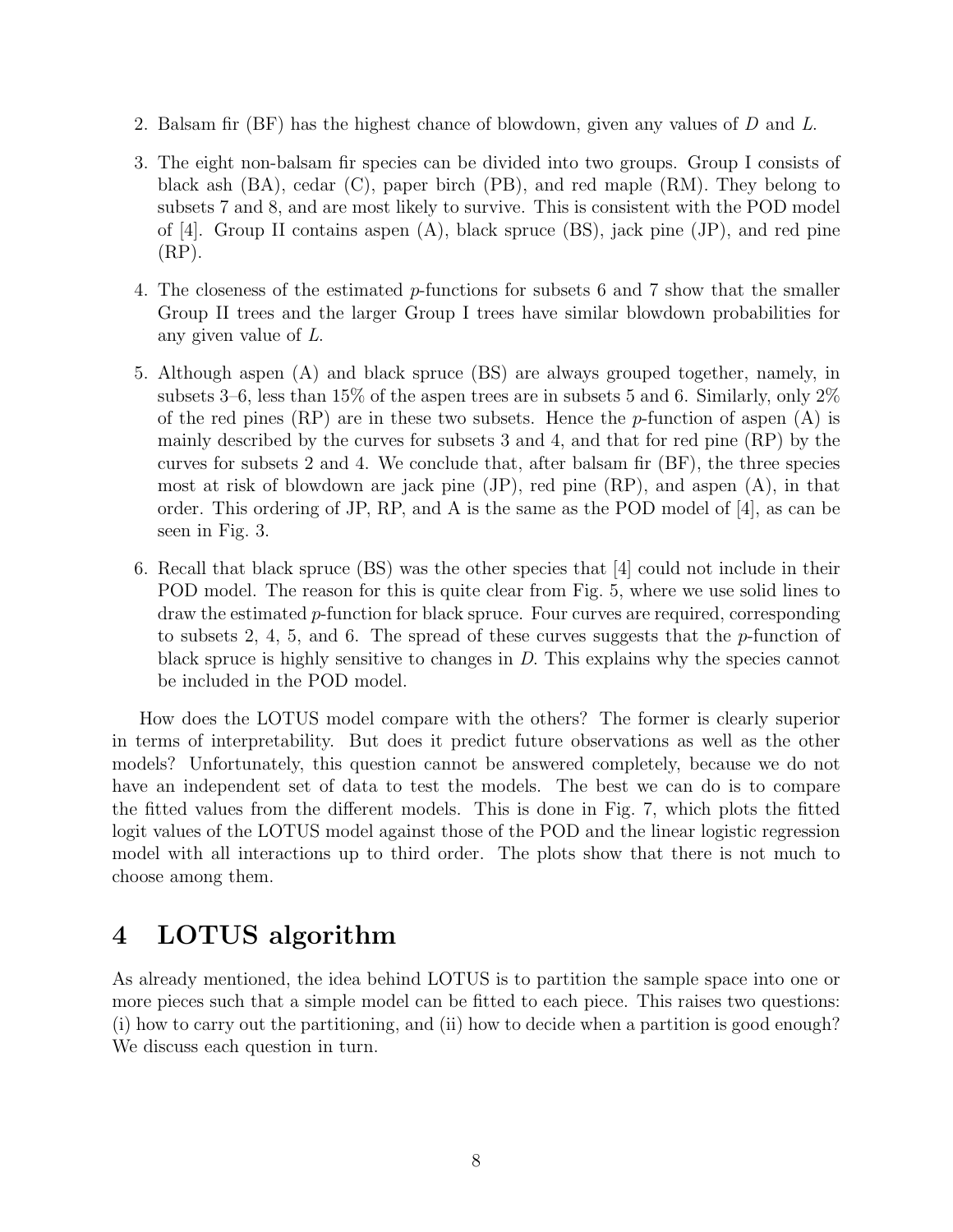

Figure 6: Estimated probability of blowdown for all species except balsam firs, according to the LOTUS model in Fig. 4



Figure 7: Comparison of fitted logit values among three models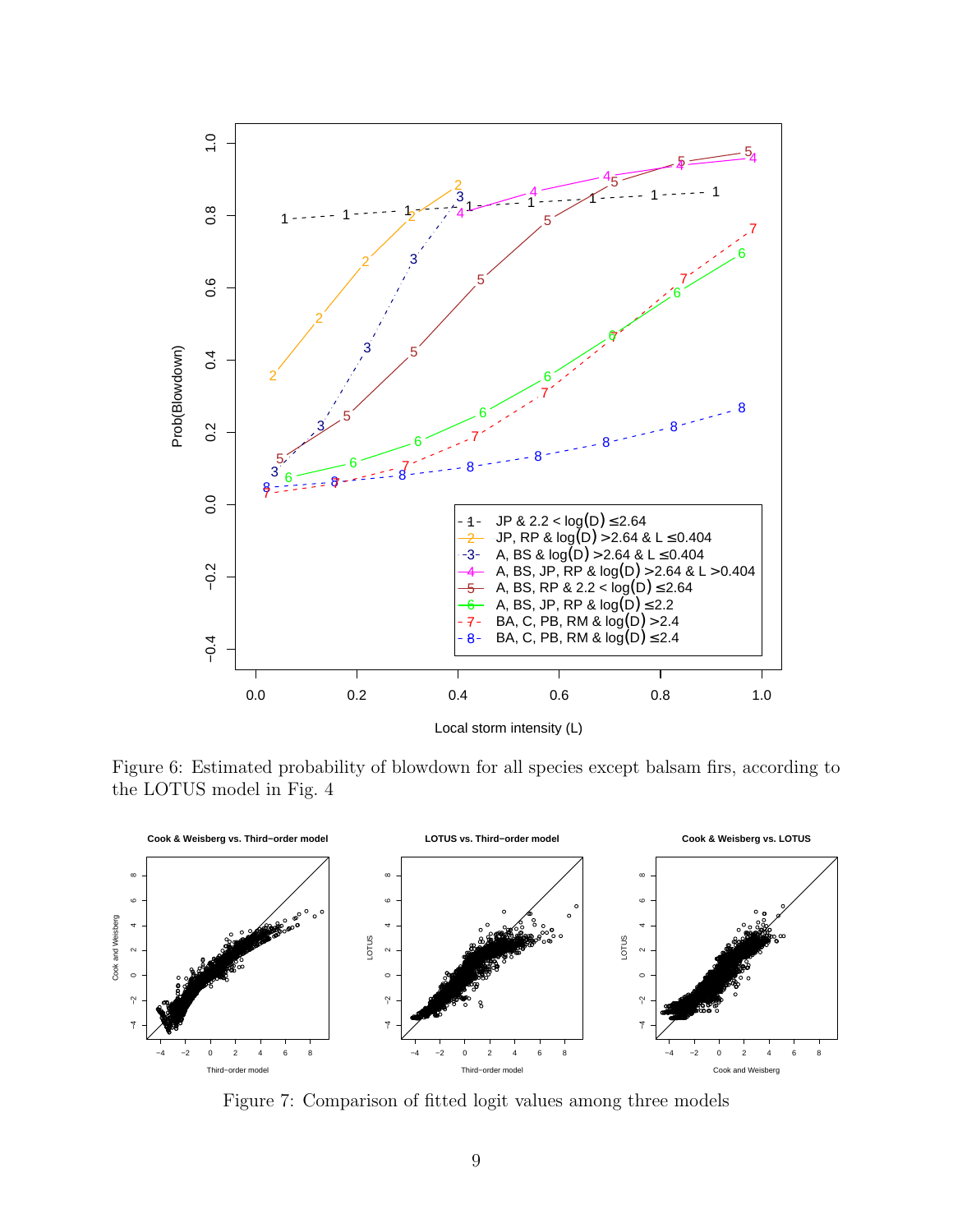### 4.1 Recursive partitioning

Like all other regression tree algorithms, LOTUS splits the dataset recursively, each time choosing a single variable  $X$  for the split. If  $X$  is an ordered variable, the split has the form  $s = \{X \leq c\}$ , where c is a constant. On the other hand, if X is a categorical variable, the split has the form  $s = \{X \in \omega\}$ , where  $\omega$  is a subset of the values taken by X. The way s is chosen is critically important if the tree structure is to be used for inference about the variables.

For least squares regression trees, many algorithms, such as AID [8], CART [2] and M5 [9], choose the split s that minimizes the total sum of squared residuals of the regression models fitted to the two data subsets created by s. Although this approach can be directly extended to logistic regression by replacing sum of squared residuals with the deviance, it is fundamentally flawed, because it is biased toward choosing  $X$  variables that allow more splits. To see this, suppose that X is an ordered variable taking n unique values. Then there are  $n-1$  ways to split the data along the X axis, with each split  $s = \{X \leq c\}$  being such that  $c$  is the midpoint between two consecutively ordered values. This creates a <u>selection bias</u> toward X variables for which n is large. For example, in our tree dataset, variable  $L$  has 709 unique values but variable  $log(D)$  has only 87. Hence if all other things are equal, L is eight times more likely to be selected than  $log(D)$ .

The situation can be worse if there are one or more categorical X variables with many values. If X takes n categorical values, there are  $2^{n-1} - 1$  splits of the form  $s = \{X \in \omega\}.$ Thus the number of splits grows exponentially with the number of categorical values. In our example, the species variable S generates  $2^{9-1} - 1 = 255$  splits, almost three times as many splits as  $log(D)$ .

Doyle [6] is the first to warn that this bias can yield incorrect inferences about the effects of the variables. The GUIDE [7] least squares regression tree algorithm avoids the bias by employing a two-step approach to split selection. First, it uses statistical significance tests to select X. Then it searches for c or  $\omega$ . The default behavior of GUIDE is to use categorical variables for split selection only; they are not converted into indicator variables for regression modeling in the nodes. LOTUS extends this approach to logistic regression. The details are given in [3], but the essential steps in the recursive partitioning algorithm can described as follows.

- 1. Fit a logistic regression model to the data using only the non-categorical variables.
- 2. For each ordered  $X$  variable, discretize its values into five groups at the sample quintiles. Form a  $2 \times 5$  contingency table with the Y values as rows and the five X groups as columns. Compute the significance probability of a trend-adjusted chi-square test for nonlinearity in the data.
- 3. For each categorical X variable, since they are not used as predictors in the logistic regression models, compute the significance probability of the chi-square test of association between Y and X.
- 4. Select the variable with the smallest significance probability to partition the data.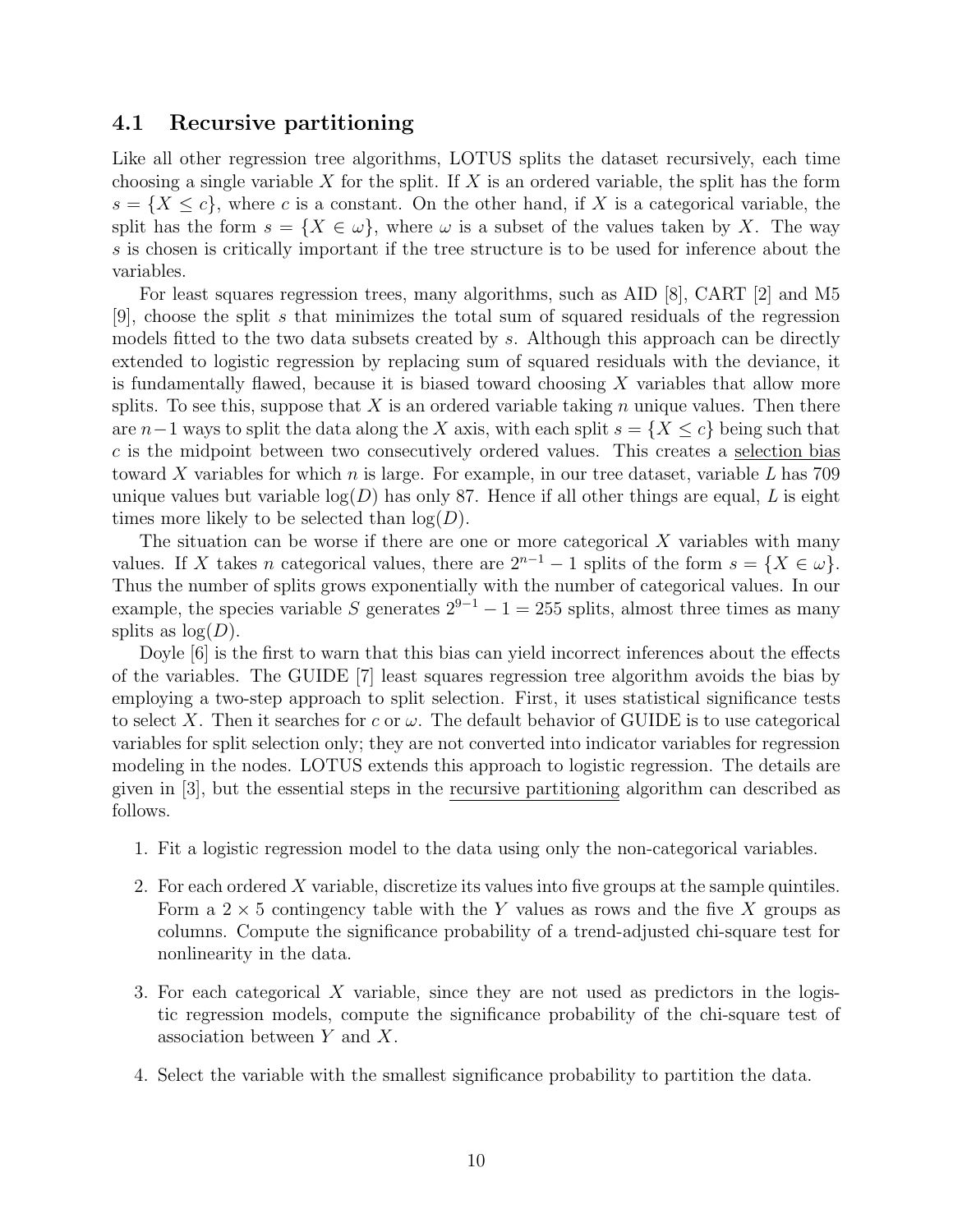By using tests of statistical significance, the selection bias problem due to some  $X$  variables taking more values than others disappears. Simulation results to support the claim are given in [3].

After the X variable is selected, the split value c or split subset  $\omega$  can be found in many ways. At the time of this writing, LOTUS examines only five candidates. If X is an ordered variable, LOTUS evaluates the splits at c equal to the 0.3, 0.4, 0.5, 0.6, and 0.7 quantiles of X. If X is categorical, it evaluates the five splits around the subset  $\omega$  that minimizes a weighted sum of the binomial variance in  $Y$  in the two partitions induced by the split. The full details are given in [3]. For each candidate split, LOTUS computes the sum of the deviances in the logistic regression models fitted to the data subsets. The split with the smallest sum of deviances is selected.

#### 4.2 Tree selection

Instead of trying to decide when to stop the partitioning, GUIDE and LOTUS follow the CART method of first growing a very big tree and then progressively pruning it back to the root node. This yields a nested sequence of trees from which one is chosen. If an independent test dataset is available, the choice is easy: just apply each tree in the sequence to the test set and choose the tree with the lowest prediction deviance.

If a test set is not available, as is the case in our example, the choice is made by ten-fold cross-validation. The original dataset is divided randomly into ten subsets. Leaving out one subset at a time, the entire tree growing process is applied to the data in the remaining nine subsets to obtain another nested sequence of trees. The subset that is left out is then used as test set to evaluate this sequence. After the process is repeated ten times, by leaving out one subset in turn each time, the combined results are used to choose a tree from the original tree sequence grown from all the data. The reader is referred to [2, Chap. 3] for details on pruning and tree selection. The only difference between CART and LOTUS here is that LOTUS uses deviance instead of sum of squared residuals.

### 5 Example with missing values

We now show how LOTUS works when the dataset has missing values. We use a large dataset from the National Highway Transportation Safety Administration (ftp://www.nhtsa.dot. gov/ges) on crash-tests of vehicles involving test dummies. The dataset gives the results of 15,941 crash-tests conducted between 1972 and 2004. Each record consists of measurements from the crash of a vehicle into a fixed barrier. The head injury criterion (hic), which is the amount of head injury sustained by a test dummy seated in the vehicle, is the main variable of interest. Also reported are eight continuous variables and sixteen categorical variables; their names and descriptions are given in Table 2. For our purposes, we define  $Y = 1$  if hic exceeds 1000, and  $Y = 0$  otherwise. Thus Y indicates when severe head injury occurs.

One thousand two hundred and eleven of the records are missing one or more data values. Therefore a linear logistic regression using all the variables can be fitted only to the subset of 14,730 records that have complete values. After transforming each categorical variable into a set of indicator variables, the model has 561 regression coefficients, including the constant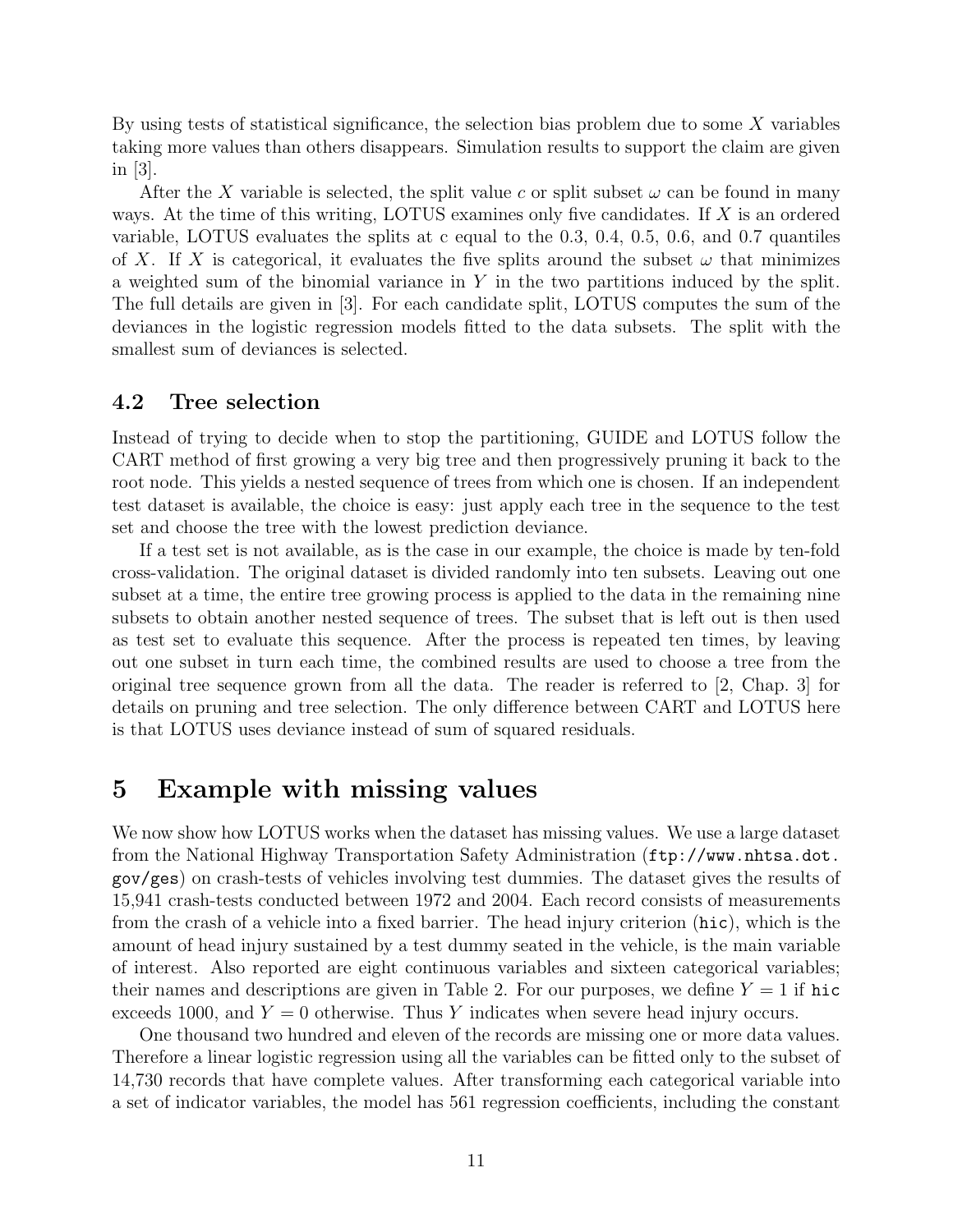| Name   | Description                              | Variable type  |
|--------|------------------------------------------|----------------|
| make   | Vehicle manufacturer                     | 63 categories  |
| model  | Vehicle model                            | 466 categories |
| year   | Vehicle model year                       | continuous     |
| body   | Vehicle body type                        | 18 categories  |
| engine | Engine type                              | 15 categories  |
| engdsp | Engine displacement                      | continuous     |
| transm | Transmission type                        | 7 categories   |
| vehtwt | Vehicle test weight                      | continuous     |
| vehwid | Vehicle width                            | continuous     |
| colmec | Steering column collapse mechanism       | 10 categories  |
| modind | Vehicle modification indicator           | 4 categories   |
| vehspd | Resultant speed of vehicle before impact | continuous     |
| crbang | Crabbed angle                            | continuous     |
| pdof   | Principal direction of force             | continuous     |
| tksurf | Test track surface                       | 5 categories   |
| tkcond | Test track condition                     | 6 categories   |
| impang | Impact angle                             | continuous     |
| occloc | Occupant location                        | 6 categories   |
| occtyp | Occupant type                            | 12 categories  |
| dumsiz | Dummy size percentile                    | 8 categories   |
| seposn | Seat position                            | 6 categories   |
| rsttyp | Restraint type                           | 26 categories  |
| barrig | Rigid or deformable barrier              | 2 categories   |
| barshp | Barrier shape                            | 15 categories  |

Table 2: Predictor variables in the crash-test dataset. Angular variables crbang, pdof, and impang are measured in degrees clockwise (from -179 to 180) with 0 being straight ahead.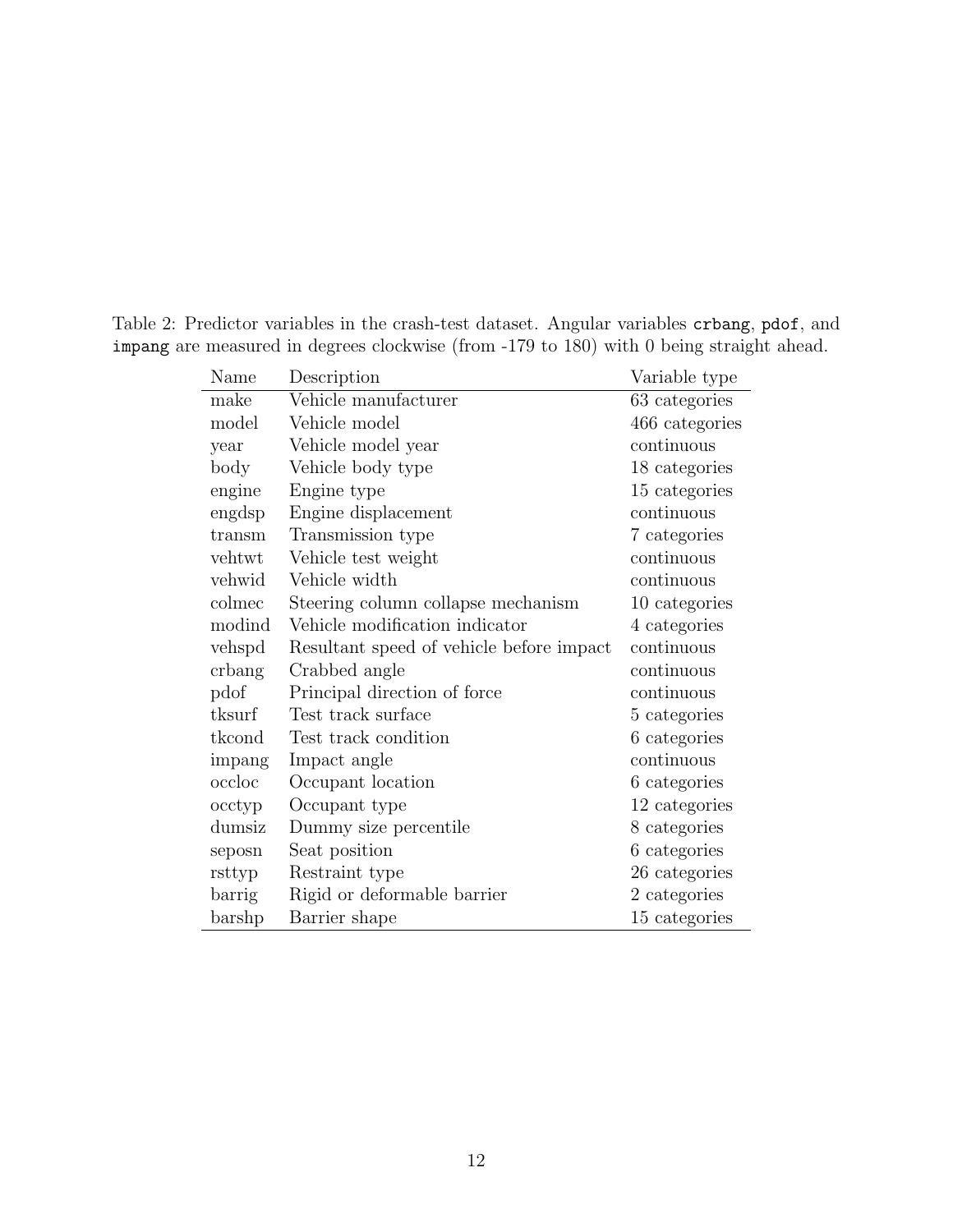term. All but six variables (engine, vehwid, tkcond, impang, rsttyp, and barrig) are statistically significant. As mentioned in Section 2, however, the regression coefficients in the model cannot be relied upon to explain how each variable affects  $p = P(Y = 1)$ . For example, although vehspd is highly significant in this model, it is not significant in a simple linear logistic model that employs it as the only predictor. This phenomenon is known as Simpson's paradox. It occurs when a variable has an effect in the same direction within subsets of the data, but when the subsets are combined, the effect vanishes or reverses in direction.

Being composed of piecewise simple linear logistic models, LOTUS is quite resistant to Simpson's paradox. Further, by partitioning the dataset one variable at a time, LOTUS can use all the information in the dataset, instead of only the complete data records. Specifically, when LOTUS fits a simple linear logistic model to a data subset, it uses all the records that have complete information in Y and the X variable used in the model. Similarly, when X is being evaluated for split selection, the chi-square test is applied to all the records in the subset that have complete information in  $X$  and  $Y$ .

Figure 8 gives the LOTUS tree fitted to the crash-test data. The splits together with the p-functions fitted to the leaf nodes in Fig. 9 yield the following conclusions.

- 1. The tree splits first on model, showing that there are significant differences, with respect to p, among vehicle models. The variable is also selected for splitting in Nodes 7 and 9. Tables 3 and 4 give the precise nature of the splits.
- 2. Immediately below the root node, the tree splits on dumsiz and occtyp, two characteristics of the test dummy. This shows that some types of dummies are more susceptible to severe injury than others. In particular, the cases in Node 5 contain mainly dummies that correspond to a six-year-old child. The fitted  $p$ -function for this node can be seen in the upper left panel of Fig. 9. Compared with the fitted  $p$ -functions of the other nodes, this node appears to have among the highest values of  $p$ . This suggests that six-year-old children are most at risk of injury. They may be too big for child car seats and too small for adult seat belts.
- 3. The split on seposn at Node 8 shows that passengers in vehicles with adjustable seats are ten times (average p of 0.008 versus 0.08) less likely to suffer severe head injury than those with non-adjustable seats. This could be due to the former type of vehicle being more expensive and hence able to withstand collisions better.
- 4. Similarly, the split on body at Node 39 shows that passengers in two-door cars, pickups, station wagons, and SUV's are twice as likely (average  $p$  of 0.38 versus 0.16) to suffer severe head injury than other vehicles.
- 5. The linear predictor variables selected in each leaf node tells us the behavior of the p-function within each partition of the dataset. Four nodes have year as their best linear predictor. Their fitted p-functions are shown in the upper left panel of Fig. 9. The decreasing trends show that crash safety is improving over time.
- 6. Three nodes have vehspd as their best linear predictor, although the variable is not statistically significant in one (Node 78). The fitted  $p$ -functions are shown in the upper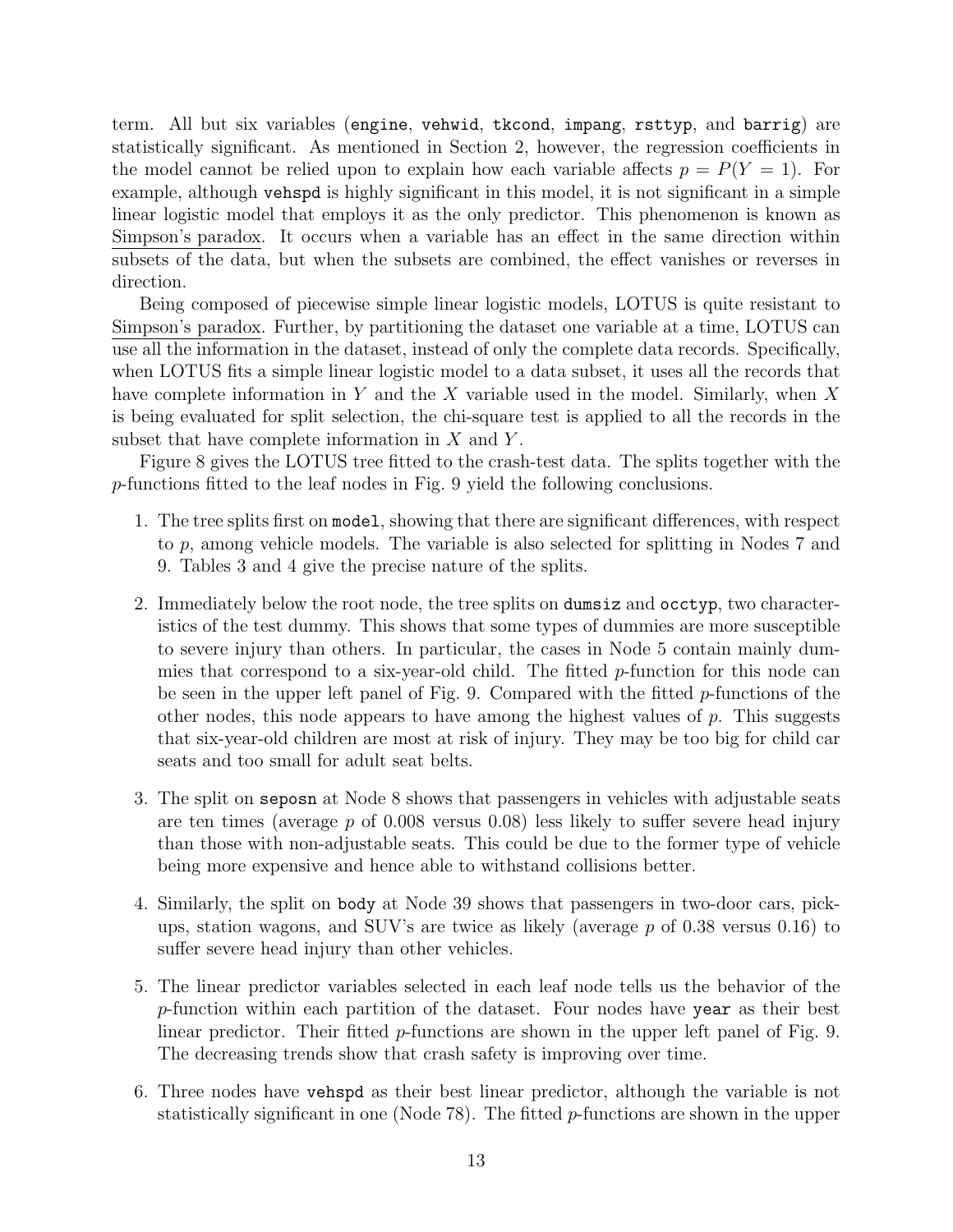

Figure 8: LOTUS model for the crash-test data. Beneath each leaf node are a fraction showing the number of cases with  $Y = 1$  divided by the sample size, and the name of the best predictor variable, provided it is statistically significant. If the latter has a positive regression coefficient, a plus sign is attached to its name; otherwise a minus sign is shown. The constituents of the sets  $S_1$ ,  $S_7$ , and  $S_9$  may be found from Tables 3 and 4.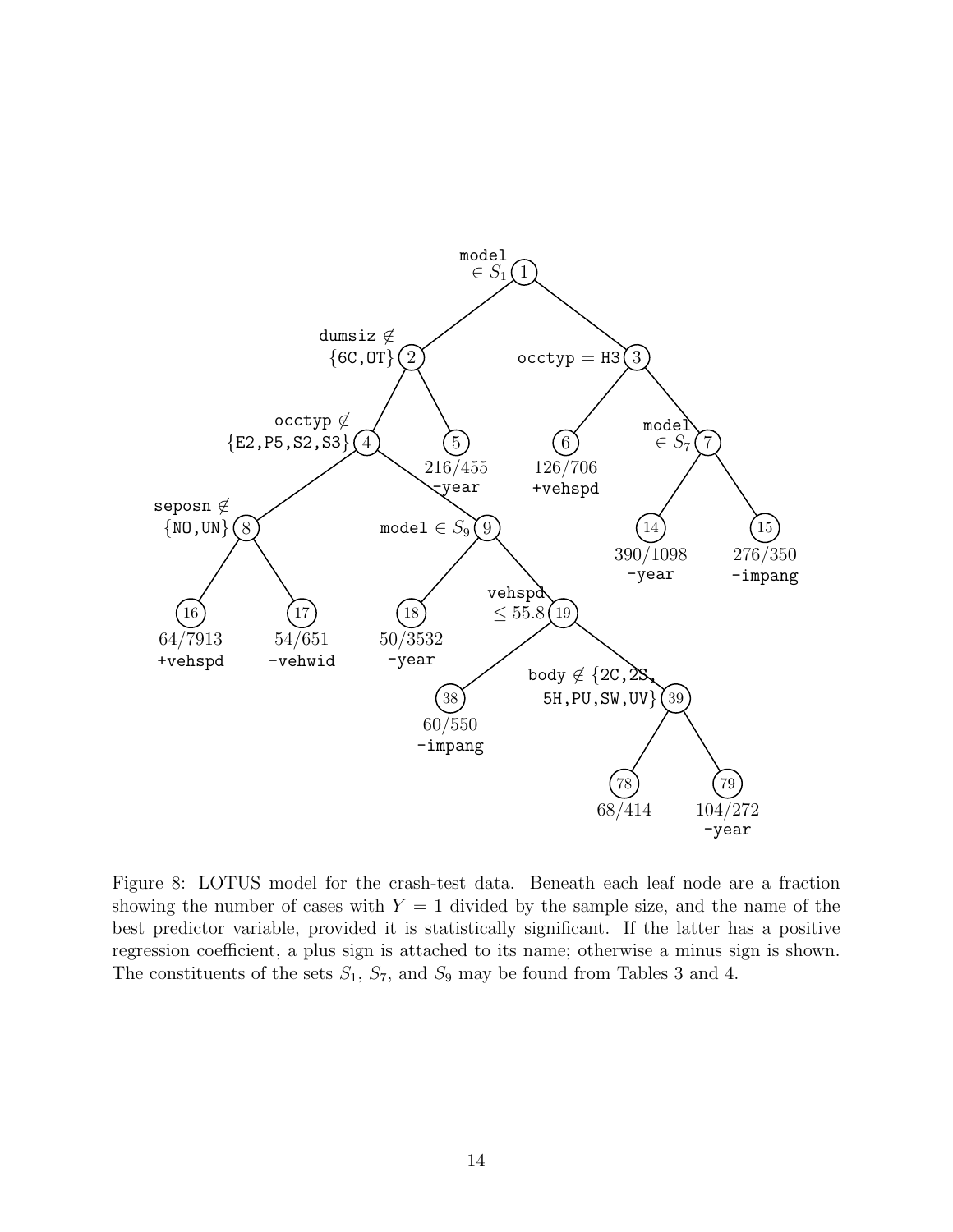right panel of Fig. 9. As expected, p is non-decreasing in vehspd.

- 7. Two nodes employ impang as their best linear predictor. The fitted p-functions shown in the bottom left panel of Fig. 9 suggests that side impacts are more serious than frontal impacts.
- 8. One node has vehwid as its best linear predictor. The decreasing fitted  $p$ -function shown in the lower right panel of Fig. 9 shows that vehicles that are smaller are less safe.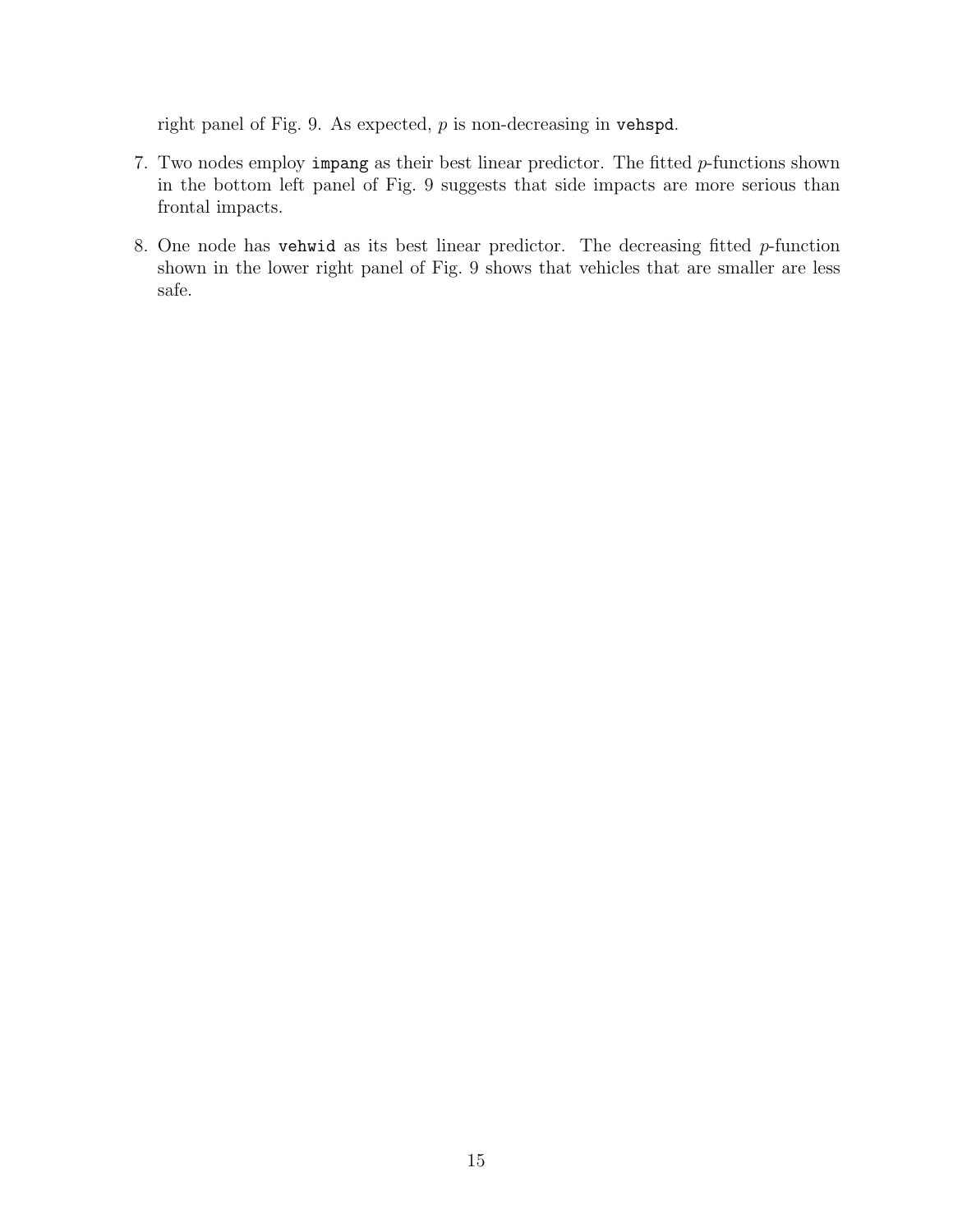

Figure 9: Fitted probabilities of severe head injury in the leaf nodes of Fig. 8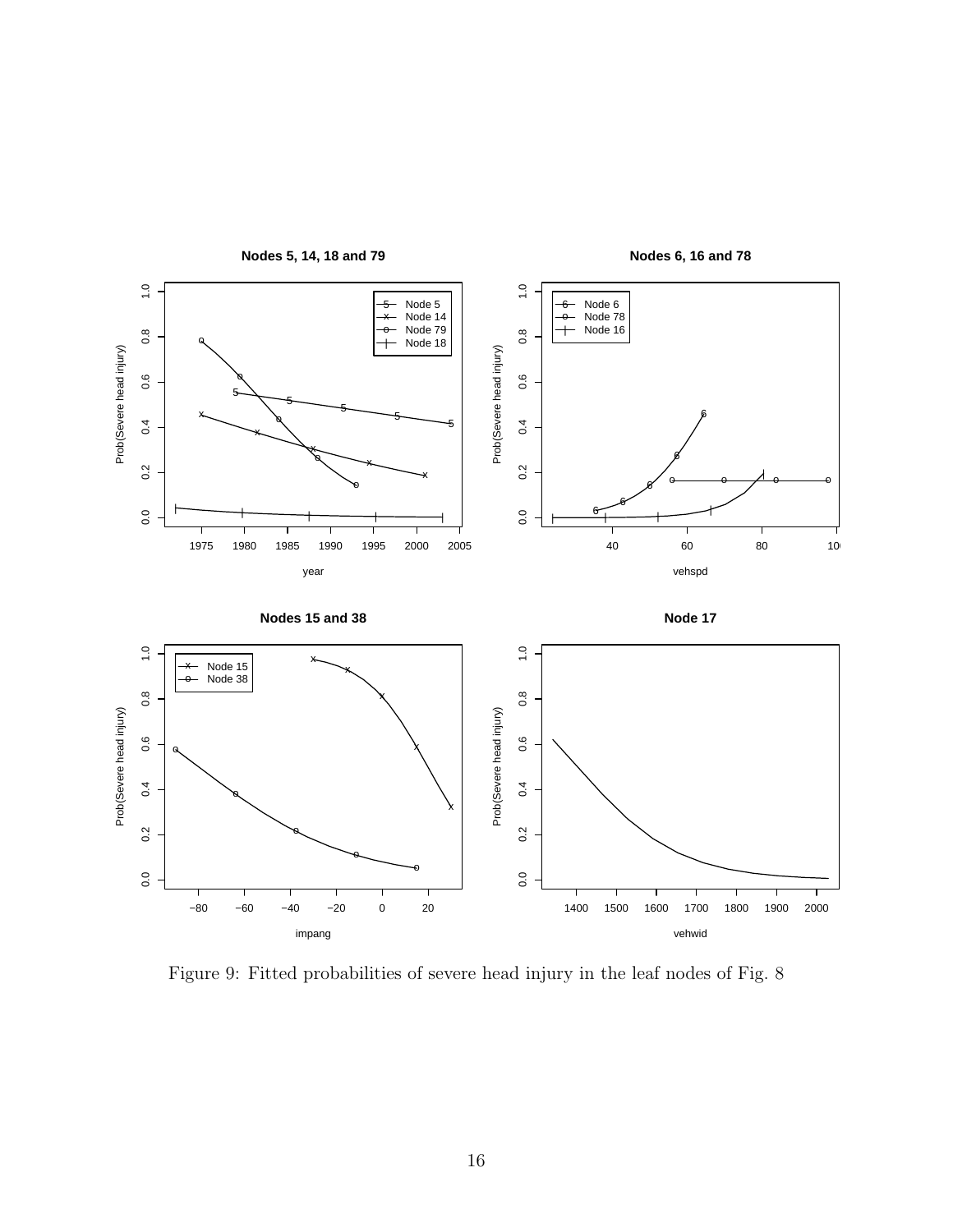| Table 3: Split at Node 7 of tree in Fig. 8 |  |  |  |  |  |
|--------------------------------------------|--|--|--|--|--|
|--------------------------------------------|--|--|--|--|--|

| Make          | Node 14                                        | Node 15                |
|---------------|------------------------------------------------|------------------------|
| American      | Concord                                        |                        |
| Audi          | 4000, 5000                                     |                        |
| <b>Buick</b>  | Electra                                        |                        |
| Champion      | Motorhome                                      |                        |
| Chevrolet     | K20 Pickup, Monza, Nova, S10 Blazer, Spectrum, | Astro, Malibu, Sprint  |
|               | Sportvan                                       |                        |
| Chrysler      | Imperial, Lebaron                              | Intrepid               |
| $Comuta-Car$  | Electric                                       |                        |
| Dodge         | Aries, Challenger, Colt, Lancer, Magnum        | Colt Pickup, St. Regis |
| Ford          | Clubwagon MPV, Courier, E100 Van, EXP, Fair-   | Torino                 |
|               | mont, Fiesta, Granada, Merkur                  |                        |
| <b>GMC</b>    | Sportvan                                       |                        |
| Hyundai       | Excel GLS                                      |                        |
| Isuzu         | Impulse, Spacecab                              | I-Mark, Trooper II     |
| Jeep          | Comanche                                       |                        |
| Kia           | Sorento                                        |                        |
| Lectric       | Leopard                                        |                        |
| Mazda         | <b>GLC</b>                                     | <b>B2000</b>           |
| Mercury       |                                                | <b>Bobcat</b>          |
| Mitsubishi    | Montero, Tredia                                | Pickup                 |
| <b>Nissan</b> | 2000, 210, Kingcab Pickup, Murano              |                        |
| Oldsmobile    |                                                | 98                     |
| Peugeot       |                                                | 504, 505               |
| Plymouth      | Champ, Fury, Horizon                           | Breeze, Volare         |
| Pontiac       | T1000                                          |                        |
| Renault       | 18, Alliance, LeCar, Medallion                 | Fuego, Sportswagon     |
| Saab          | 38235                                          |                        |
| Saturn        | L200                                           |                        |
| Subaru        | GF, GLF, Wagon                                 |                        |
| Suzuki        | Sidekick                                       |                        |
| Toyota        | Celica, Starlet                                |                        |
| Volkswagen    | Fox, Scirocco                                  | Beetle, EuroVan        |
| Volvo         | 244, XC90                                      |                        |
| Yugo          | $\mathrm{GV}$                                  |                        |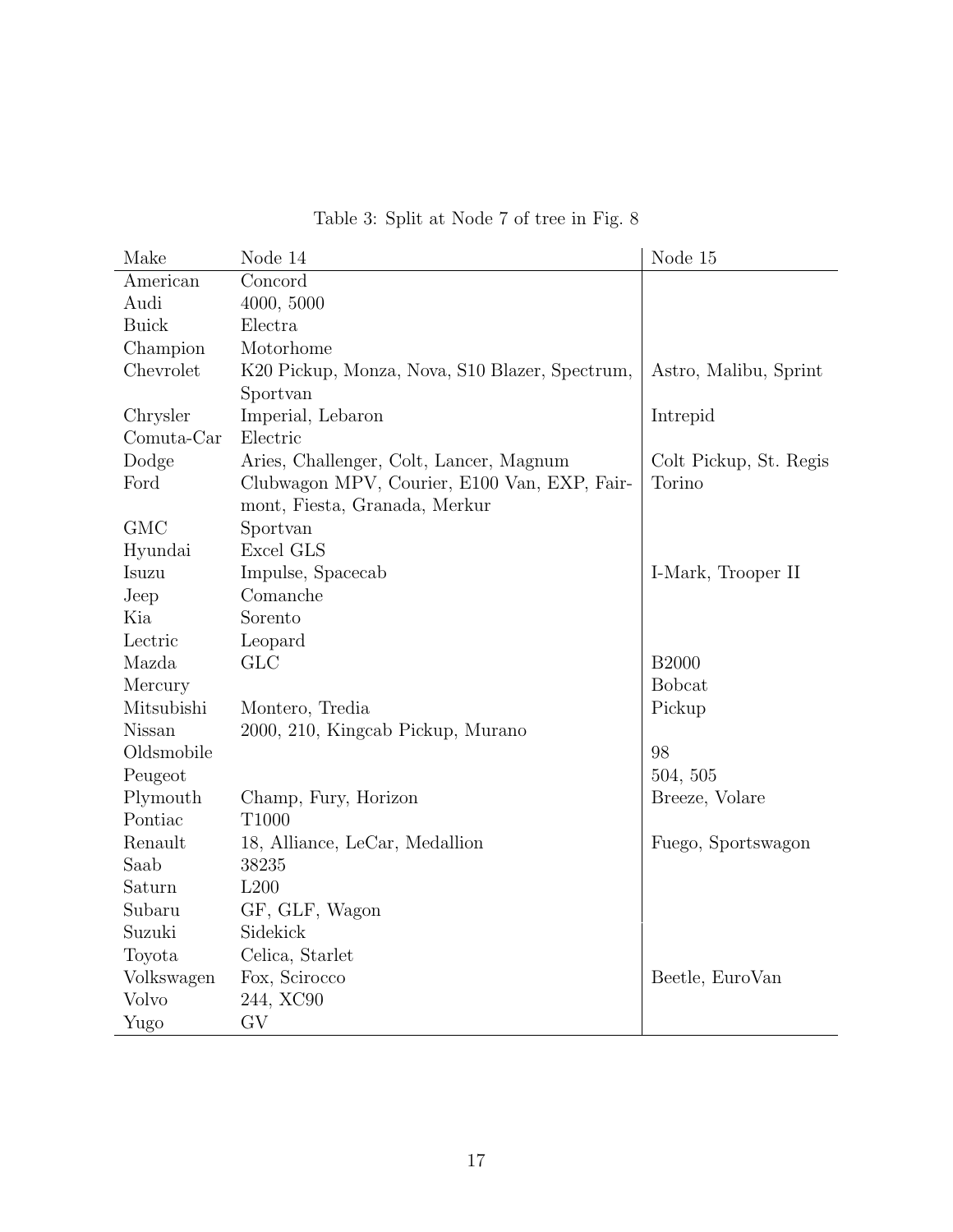| Make              | Node 18                              | Node 19                            |
|-------------------|--------------------------------------|------------------------------------|
| Acura             | Integra, Legend, $\overline{V}$ igor | 2.5TL, 3.2TL, 3.5RL, MDX, RSX      |
| American          | Gremlin, Matador, Spirit             |                                    |
| Audi              | 100, 200, 80                         | A4, A6, A8                         |
| <b>Battronics</b> | Van                                  |                                    |
| <b>BMW</b>        | 325I, 525I                           | 318, 328I, X5, Z4 Roadster         |
| <b>Buick</b>      | Century, LeSabre, Regal, Riviera,    | ParkAvenue, Rendezvous,<br>Road-   |
|                   | Skyhawk, Skylark, Somerset           | master                             |
| Cadillac          | Deville, Seville                     | Brougham, Catera, Concourse,       |
|                   |                                      | CTS, Eldorado, Fleetwood           |
| Chevrolet         | Beretta,<br>Camaro,<br>Cavalier,     | Avalanche, Beauville, Blazer, C-   |
|                   | Celebrity, Chevette,<br>Citation,    | 1500, C10 Pickup, C1500 Pickup,    |
|                   | Corsica, Corvette, Elcamino, Im-     | Caprice, G-10, K1500 Pickup,       |
|                   | pala, Lumina, LUV, MonteCarlo,       | K2500 Pickup, Silverado, Subur-    |
|                   | Pickup, S-10, Vega                   | ban, Tahoe, Tracker, Trailblazer,  |
|                   |                                      | Venture                            |
| Chinook           | Motorhome                            |                                    |
| Chrysler          | Cirrus, Conquest, FifthAvenue,       | LHS, Pacifica, PT Cruiser, Sebring |
|                   | Newport, NewYorker                   | Convertible                        |
| Daewoo            |                                      | Leganza, Nubira                    |
| Daihatsu          | Charade                              |                                    |
| Delorean          | Coupe                                |                                    |
| Dodge             | 400, 600, Caravan, D-150, Dakota,    | Avenger, Durango, Grand Car-       |
|                   | Daytona, Diplomat, Dynasty, Mi-      | avan, Intrepid, Omni, Ram150,      |
|                   | rada, Neon, Rampage, Ramwag-         | Ram1500, Ram, Ram250 Van,          |
|                   | onvan, Sportsman                     | Shadow, Spirit, Stratus            |
| Eagle             | Medallion, MPV, Premier              | Summit, Vision                     |
| Eva               | Evcort                               |                                    |
| Fiat              | 131, Strada                          |                                    |
| Ford              | Bronco, Bronco II, Crown Victoria,   | Aerostar, Aspire, Contour, E150    |
|                   | Escort, F150 Pickup, F250 Pickup,    | Van, Escape, Escort ZX2,<br>EV     |
|                   | F350 Pickup, Festiva, LTD, Mus-      | Ranger, Expedition, Explorer, Fo-  |
|                   | tang, Pickup, Probe, Ranger, Tau-    | cus, Freestar, Other, Tempo        |
|                   | rus, Thunderbird, Van, Windstar      |                                    |
| Geo               | Metro, Prizm                         | Storm, Tracker                     |
| <b>GMC</b>        | Astro Truck, Vandura                 | EV1                                |
| Holden            |                                      | Commodore Acclaim                  |
| Honda             | Accord                               | Civic, CRV, Element,<br>Insight,   |
|                   |                                      | Odyssey, Pilot, Prelude, S2000     |
| Hyundai           | Elantra, Scoupe, Sonata              | Accent, Pony Excel, Santa Fe,      |
|                   |                                      | Tiburon                            |
| IH                | Scout MPV                            |                                    |

Table 4: Split at Node 9 of tree in Fig. 8

continued on next page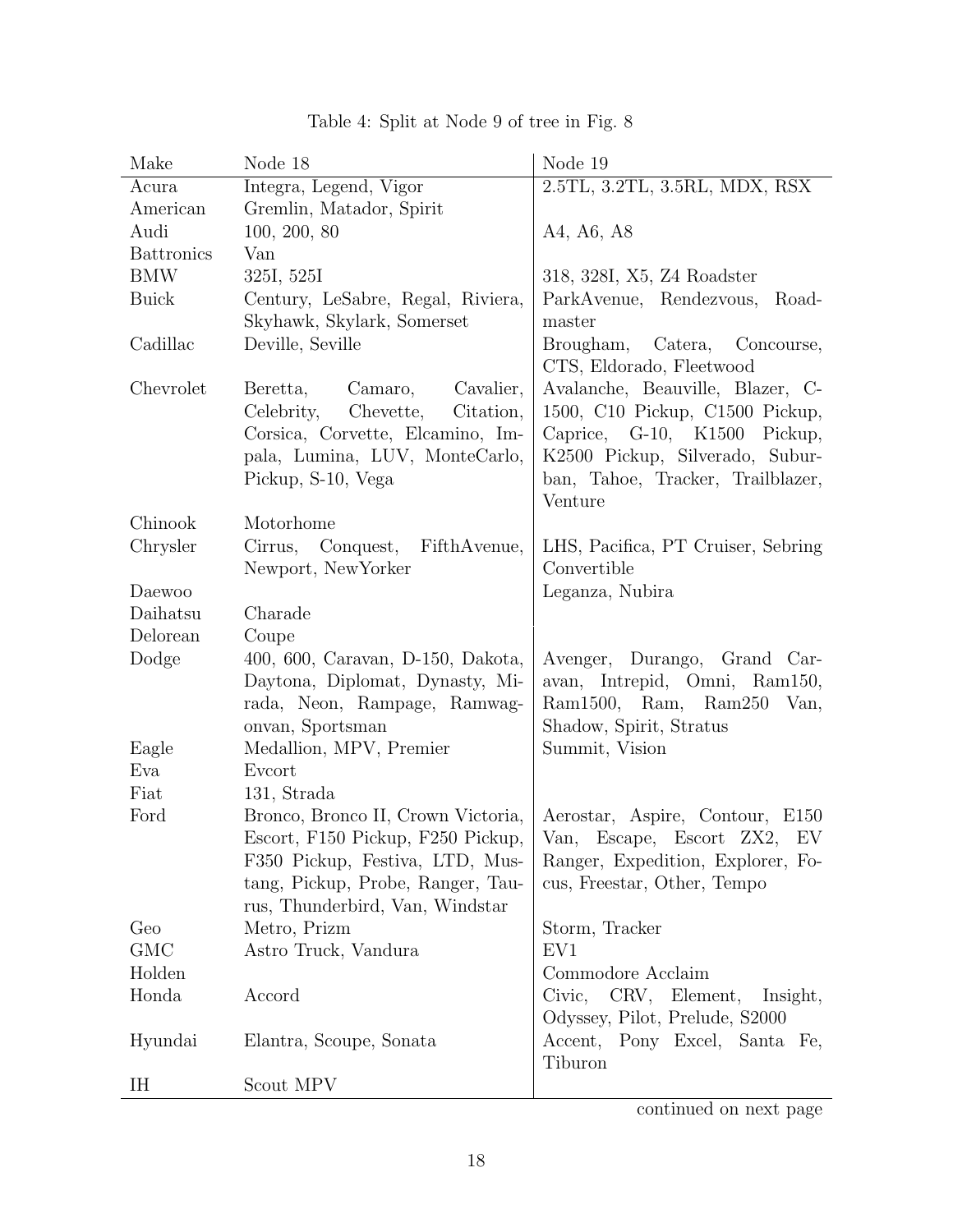| Make          | Node 18                             | Node 19                              |
|---------------|-------------------------------------|--------------------------------------|
| Infinity      | G20, M30                            | J30                                  |
| Isuzu         | Amigo, Pup                          | Axiom, Pickup, Rodeo, Stylus         |
| Jaguar        |                                     | X-Type                               |
| Jeep          | CJ, Wrangler                        | Cherokee, Cherokee Laredo, Grand     |
|               |                                     | Cherokee, Liberty                    |
| Jet           | Courier, Electrica, Electrica 007   |                                      |
| Kia           | Sephia                              | Rio, Sedona, Spectra, Sportage       |
| Landrover     |                                     | Discovery, Discovery II              |
| Lectra        | 400, Centauri                       |                                      |
| Lexus         | <b>ES250</b>                        | ES300,<br>GS300,<br>GS400,<br>IS300, |
|               |                                     | RX300, RX330                         |
| Lincoln       | Continental, Town Car               | LS, Mark, Navigator                  |
| Mazda         | 323, 323-Protege, 929, Miata, Mil-  | 626, Mazda6, MX5                     |
|               | lenia, MPV, MX3, MX6, Pickup,       |                                      |
|               | RX                                  |                                      |
| Mercedes      | 190, 240, 300                       | C220, C230, C240, E320, ML320        |
| Mercury       | Capri, Cougar, Lynx, Marquis,       | Mystique                             |
|               | Monarch, Sable, Topaz, Tracer, Vil- |                                      |
|               | lager, Zephyr                       |                                      |
| Mini          |                                     | Cooper                               |
| Mitsubishi    | Diamante, Eclipse, Galant, Mighty-  | 3000GT, Cordia, Endeavor, Lancer,    |
|               | max, Mirage, Precis, Starion, Van   | Montero Sport, Outlander             |
| <b>Nissan</b> | 240SX, 810, Altima,<br>Axxess,      | 200SX, 300ZX, 350Z, Frontier,        |
|               | Pathfinder, Pulsar, Quest, Sentra,  | Maxima, Pickup, Stanza, Xterra       |
|               | Van                                 |                                      |
| Odyssey       | Motorhome                           |                                      |
| Oldsmobile    | Calais, Cutlass, Delta 88, Omega,   | Achieva, Aurora, Intrigue, Royale    |
|               | Toronado                            |                                      |
| Other         | Other                               |                                      |
| Peugeot       | 604                                 |                                      |
| Plymouth      | Acclaim, Caravelle, Laser, Reliant, | Colt Vista, Conquest, Neon           |
|               | Sundance, Voyager                   |                                      |
| Pontiac       | Bonneville, Fiero, Firebird, Grand  | Aztek, Grand Prix, Sunfire, Trans    |
|               | AM, Lemans, Parisienne, Sunbird     | Sport                                |
| Renaissance   |                                     | Tropica                              |
| Renault       | Encore                              |                                      |
| Saab          | 900                                 | 38233, 9000                          |
| Saturn        | SL1                                 | Ion, LS, LS2, SC1, SL2, Vue          |
| Sebring       |                                     | <b>ZEV</b>                           |
| Solectria     |                                     | $E-10$ , Force                       |
| Subaru        | DL, Impreza, Justy, XT              | Forestee, GL, Legacy                 |
| Suzuki        | Samurai                             | Swift, Vitara                        |

continued on next page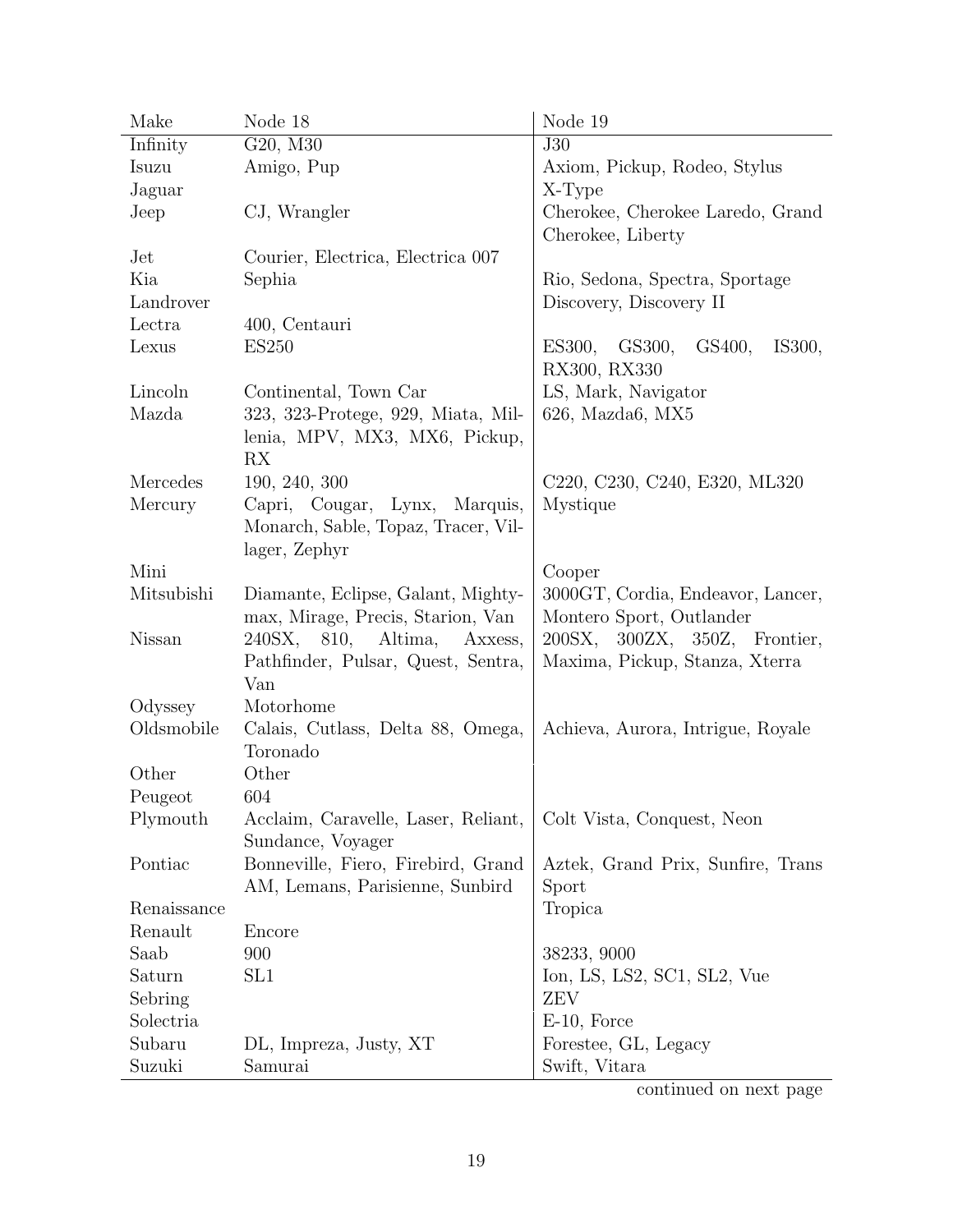| Make       | Node 18                              | Node 19                            |
|------------|--------------------------------------|------------------------------------|
| Toyota     | Camry, Corolla, Corona, Cosmo,       | 4Runner, Avalon, Camry Solara,     |
|            | Landcruiser, MR2, Paseo, T100,       | Cressida, Echo, Highlander, Ma-    |
|            | Tercel, Van                          | trix, Pickup, Previa, Prius, Rav4, |
|            |                                      | Sequoia, Sienna, Tacoma, Tundra    |
| UM         | Electrek                             |                                    |
| Volkswagen | Golf,<br>Cabrio, Corrado,<br>Passat, | Jetta, Polo, Vanagon               |
|            | Quantum, Rabbit                      |                                    |
| Volvo      | 240, 740GL, 850, 940, DL, GLE        | 960, S60, S70, S80                 |
| Winnebago  | Trekker                              |                                    |

### 6 Conclusion

Logistic regression is a statistical technique for modeling the probability  $p$  of an event in terms of the values of one or more predictor variables. The traditional approach expresses the logit of p as a linear function of these variables. Although the model can be effective for predicting  $p$ , it is notoriously hard to interpret. In particular, multicollinearity can cause the regression coefficients to be misinterpreted.

A logistic regression tree model offers a practical alternative. The model has two components, namely, a binary tree structure showing the data partitions and a set of simple linear logistic models, fitted one to each partition. It is this division of model complexity that makes the model intuitive to interpret. By dividing the dataset into several pieces, the sample space is effectively split into different strata such that the  $p$ -function is adequately explained by a single predictor variable in each stratum. This property is powerful because (i) the partitions can be understood through the binary tree and (ii) each  $p$ -function can be visualized through its own graph. Further, stratification renders each of the individual p-functions resistant to the ravages of multicollinearity among the predictor variables and to Simpson's paradox. Despite these advantages, it is crucial for the partitioning algorithm to be free of selection bias. Otherwise, it is very easy to draw misleading inferences from the tree structure. At the time of this writing, LOTUS is the only logistic regression tree algorithm designed to control such bias.

Finally, as a disclaimer, it is important to remember that in real applications, there is no "best" model for a given dataset. This situation is not unique to logistic regression problems; it is prevalent in least-squares and other forms of regression as well. Often there are two or more models that give predictions of comparable average accuracy. Thus a LOTUS model should be regarded as merely one of possibly several different ways of explaining the data. Its main virtue is that, unlike many other methods, it provides an interpretable explanation.

### Acknowledgements

Research partially supported by grants from the National Science Foundation and the U.S. Army Research Office. The author thanks Dr. Kin-Yee Chan for co-developing the LOTUS algorithm and for maintaining the software. The software may be obtained through a link